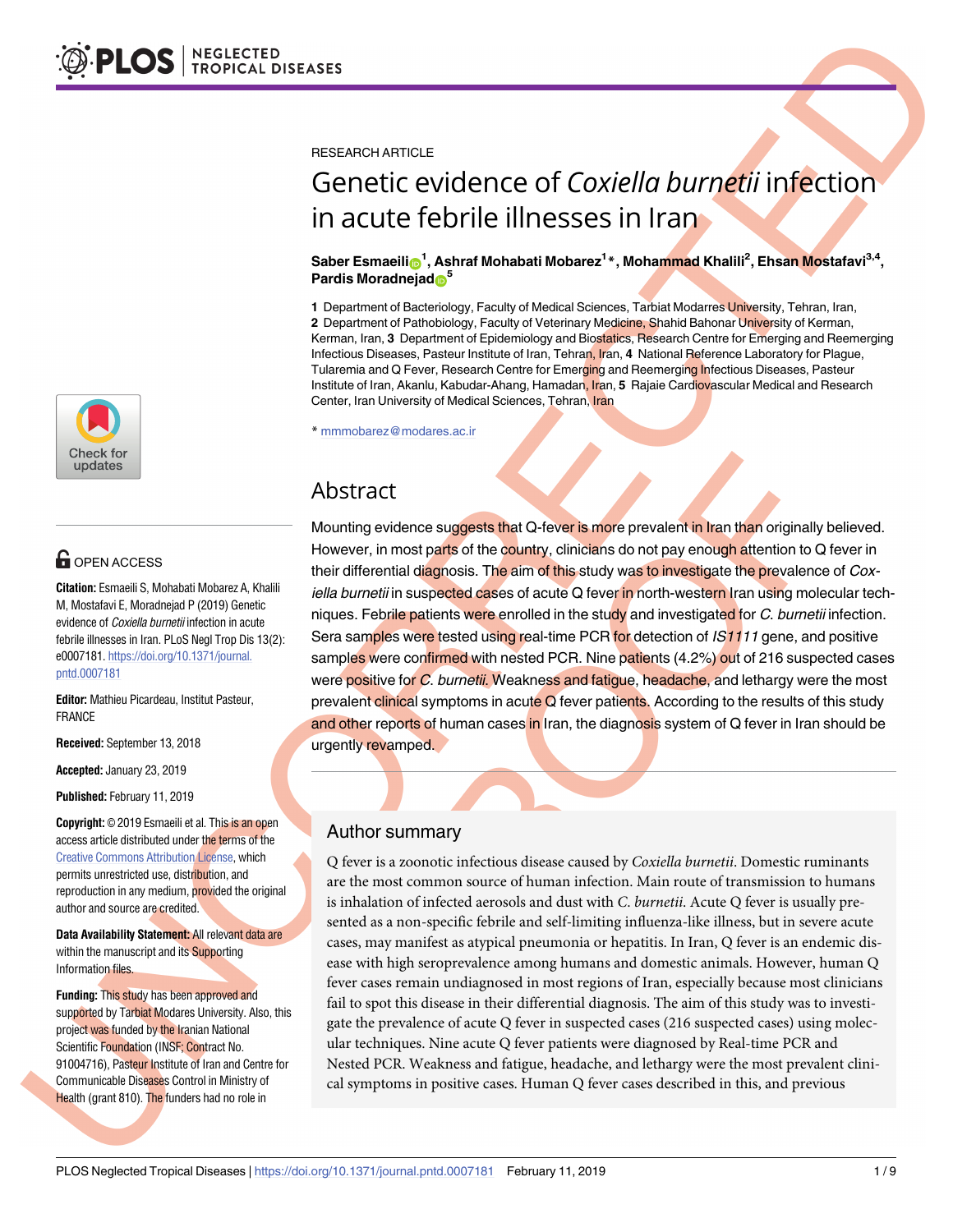<span id="page-1-0"></span>study design, data collection and analysis, decision to publish, or preparation of the manuscript.

**Competing interests:** The authors have declared that no competing interests exist.

studies, indicate the need to implement diagnostic techniques for this disease across the country.

#### **Introduction**

Q fever is a zoonotic infectious disease caused by *Coxiella burnetii*, an obligate intracellular bacterium. Outbreaks have been reported in both developing and developed countries. Domestic ruminants (cattle, sheep, and goats) are the most common source of human infection [[1\]](#page-7-0). In animals, *C*. *burnetii* infection is mostly asymptomatic, but can lead to abortion, stillbirth, infertility, endometritis and metritis. Infected animals shed *C*. *burnetii* in urine, feces, milk, and especially in birth or abortion products. Main route of transmission to humans is inhalation of infected aerosols and dust with *C*. *burnetii*. Ingestion of contaminated raw milk and dairy products, skin or mucosal contact, tick bites, blood transfusion, sexual transmission, and embryo transfer are less common routes of infection transmission to humans  $[1,$ [2\]](#page-7-0).

In humans, the incubation period for primary infection has been estimated to be between 7 and 32 days after exposure [[3\]](#page-7-0). Acute Q fever is the primary form of infection by *C*. *burnetii*, and more than half of the patients are asymptomatic. Acute  $Q$  fever usually presents itself as a non-specific febrile self-limiting influenza-like illness, but may also manifest as atypical pneumonia or hepatitis [\[4](#page-7-0)]. Cardiac involvement, neurological signs, acute lymphadenitis, cholecystitis, autoimmunity, bone marrow involvement, and dermatological signs have also been reported in some acute cases of Q fever  $[I]$ . The main manifestation of chronic Q fever is lifethreatening endocarditis and vascular infection. Other less common forms of chronic Q fever includes abortion, lymphadenitis, osteomyelitis, prosthetic joint arthritis and osteoarticular infection [\[1](#page-7-0), [5](#page-7-0)].

Due to the wide range of clinical symptoms of Q fever in humans, clinical diagnosis of the disease can be challenging based on symptoms alone. Therefore, laboratory confirmation is a major and crucial part in the diagnosis of clinical cases [\[4\]](#page-7-0). Laboratory diagnosis of Q fever in humans is mainly based on serological tests, ELISA and IFA as the gold standard test. *C*. *burnetii* isolation from clinical samples is not performed in most diagnostic laboratories because it requires eukaryotic cell cultures and access to BSL3 facilities. In recent years, PCR-based molecular assays were developed to detect *C*. *burnetii* in clinical specimens. PCR-based techniques are more adapted than serology for early diagnosis of acute Q fever because of delay in the antibody response, which is detectable only after 2–3 weeks following infection  $[1, 6]$  $[1, 6]$  $[1, 6]$  $[1, 6]$ .

In Iran, Q fever is an endemic disease with high seroprevalence among humans and domestic animals [[7\]](#page-7-0). In recent years, many acute and chronic Q fever cases have been reported in Iran [8-11]. Furthermore, several investigations have been published on the prevalence of Q fever among domestic livestock in Iran [\[7\]](#page-7-0). However, human cases of Q fever remain undiagnosed in most regions of Iran, especially because most clinicians do not consider this disease in their differential diagnosis.

The incidence of acute Q fever is underestimated in most parts of the world. The clinical presentations in acute Q fever patients is very pleomorphic, nonspecific and confusing. Less than 4% of patients with acute fever require hospitalization  $[1, 12]$  $[1, 12]$  $[1, 12]$  $[1, 12]$ . This disease is often disregarded by physicians and healthcare system and diagnosis relies upon the physicians' awareness of the clinical symptoms of acute Q fever and access to reliable diagnostic laboratory facilities including serology and PCR [\[4](#page-7-0)]. Diagnosed acute cases with *C*. *burnetii* must be treated promptly to avoid to chronic Q fever [[13](#page-8-0)]. The rapid and timely diagnosis of acute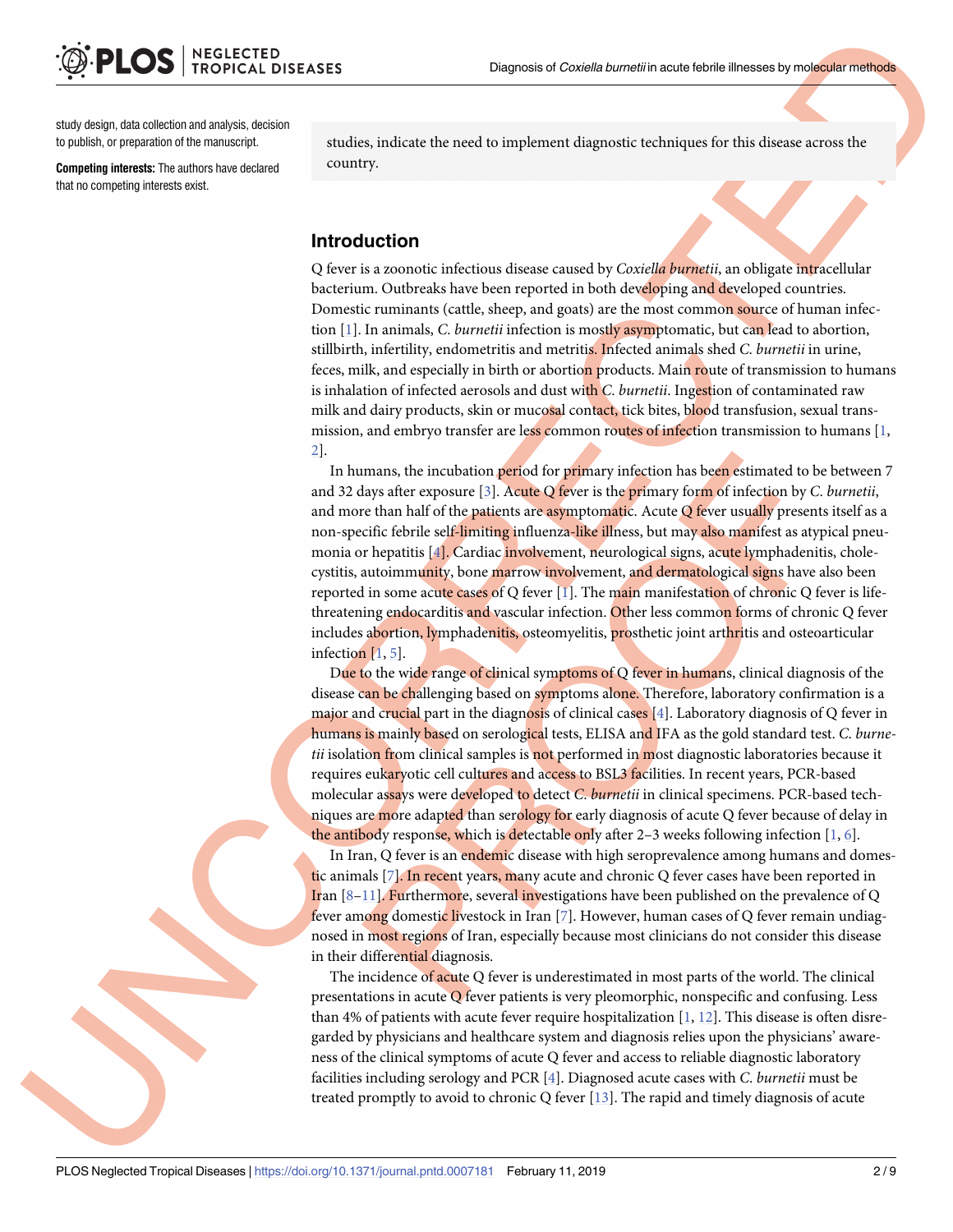fever can help cure patients and avoid the spreading of the disease. Conducting molecular studies, such as the current study, can help to rapidly diagnosis of patients with acute febrile illness, as well as can raise awareness and sensitivity of clinicians and the health care system about Q fever in Iran. The aim of this study was to investigate the prevalence of *C*. *burnetii* in suspected cases of acute Q fever by molecular methods.

#### **Material and methods**

#### **Study design**

The samples of this study were collected from two surveys carried out in Tabriz County in the East Azerbaijan Province (North West of Iran) in 2013 and Ghaemshahr County in the Mazandaran province (Northern Iran) in 2015–2016.

#### **Sampling**

Patients which met the following criteria, were enrolled to the study as suspected acute Q fever cases:

- A. Clinical symptoms: Febrile patients (acute undifferentiated febrile illnesses) had acute lower respiratory infection (atypical pneumonia) with at least two other symptoms including chills, headache, fatigue, shortness of breath, and myalgia, for which the causative agents were not identified.
- B. Epidemiologic Evidence: (1) high-risk occupations (farmers, livestock farm workers, butchers, veterinarians, and laboratory personnel), (2) A history of keeping livestock and pet's animals in recent months, or  $(3)$  residency in rural regions and/or living in close proximity (less than 1 km) to livestock farms (cattle, sheep and goats).

Suspected patients were examined by clinical practitioners, and all the symptoms were diagnosed by them. The clinical symptoms and epidemiological evidences were recorded by practitioners in the questionnaires. Eligible individuals were selected by the practitioners and enrolled to the study based on the inclusion criteria. Demographic characteristics, clinical signs and risk factors were recorded for each participant by a standardized questionnaire developed for this study (**S1 [Questionnaire](#page-6-0)**). Blood sample was taken from each patient. Sera were subsequently extracted and used for molecular investigation.

#### **Ethics statement**

This study was approved by the Ethics Committee for Biomedical Research of Tarbiat Modarres University (Ethic Code: IR.TMU.REC.1395.510). The Ethics Committee for Biomedical Research of Tarbiat Modarres University approved the consent procedure, the proposal and protocol of this study, covering all the samples taken (blood), questionnaire and verbal or written informed consent. All participants signed an informed consent: Written informed consent was obtained from adult's patients and parents of patients below the age of 18. Also, for participants who were illiterate, the consent form was read aloud to them and the interviewer signed the consent form with the permission of these individuals on their behalf.

#### *C***.** *burnetii* **Detection**

A 200 μL aliquot of each serum was used for DNA extraction. Genomic DNA was isolated using the Roche High Pure PCR Template Preparation Kit (Roche, Germany), according to the manufacturer's instruction.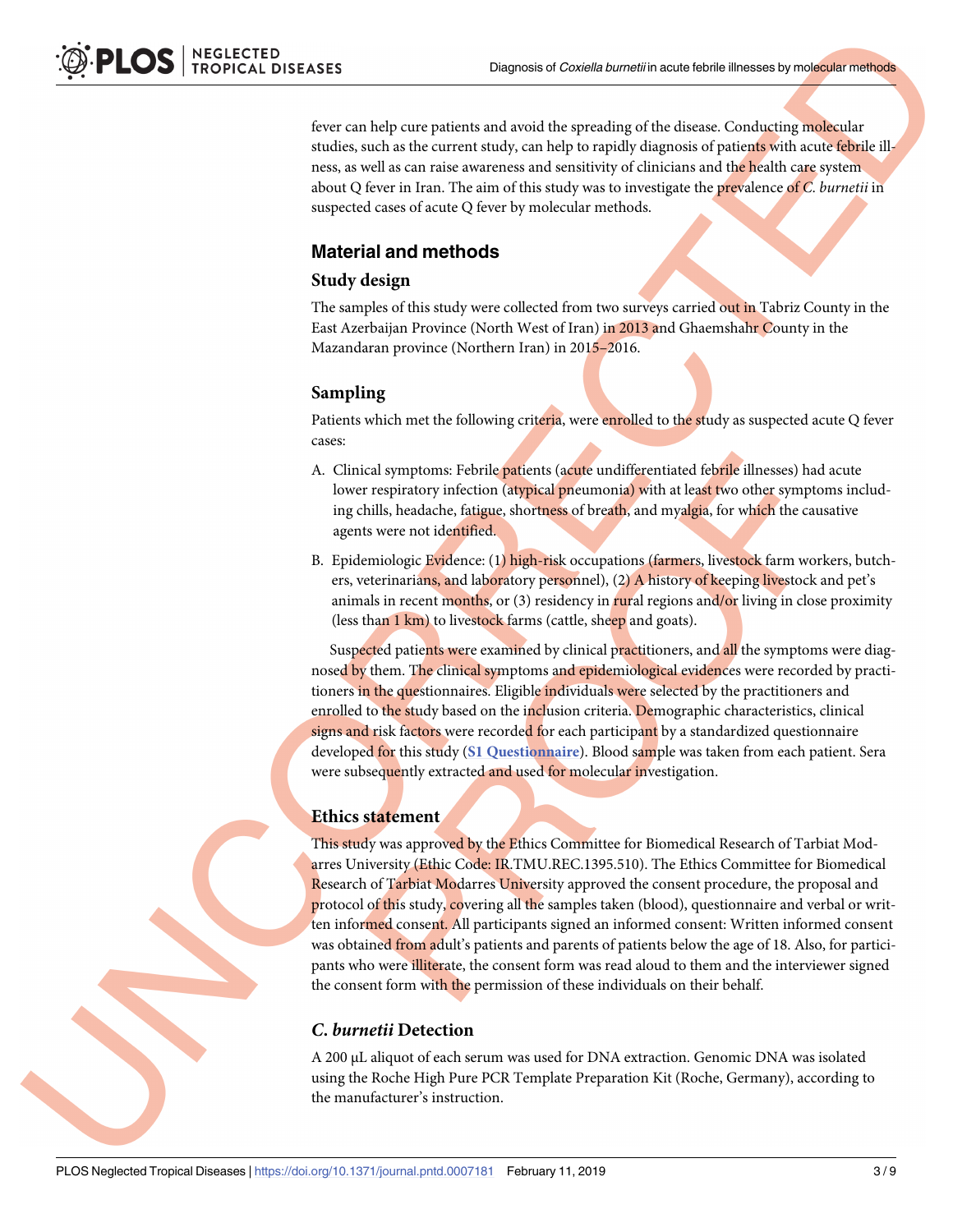| Protocol             | <b>Primer Name</b>                           | Sequence $(5\rightarrow 3)$        | Amplicon size (bp) |  |  |
|----------------------|----------------------------------------------|------------------------------------|--------------------|--|--|
| <b>Trans-PCR</b>     | <b>Trans1</b>                                | <b>TATGTATCCACCGTAGCCAGTC</b>      | 687                |  |  |
|                      | Trans2                                       | <b>CCCAACAACACCTCCTTATTC</b>       |                    |  |  |
| <b>Nested PCR</b>    | <b>GAGCGAACCATTGGTATCG</b><br>261F           |                                    | 203                |  |  |
|                      | 463R                                         | <b>CTTTAACAGCGCTTGAACGT</b>        |                    |  |  |
| <b>Real-Time PCR</b> | tmQ-koorts4-fw<br>AAAACGGATAAAAAGAGTCTGTGGTT |                                    | 70                 |  |  |
|                      | <b>CCACACAAGCGCGATTCAT</b><br>tmQ-koorts4-rv |                                    |                    |  |  |
|                      | tmQ-koorts4-fam-tamra                        | 6-FAM-AAAGCACTCATTGAGCGCCGCG-TAMRA |                    |  |  |

#### <span id="page-3-0"></span>Table 1. Primer sequences for diagnosis of C. burnetii IS1111 gene by nested PCR and real-time PCR.

<https://doi.org/10.1371/journal.pntd.0007181.t001>

All samples were tested by real-time PCR for detection of IS1111 gene of C. *burnetii*, and positive samples were confirmed with nested PCR (**Table 1**). Real-time PCR was performed using specific primers and probe sequences targeting IS1111 gene (**Table 1**). Real-time PCR reactions were performed using the following reaction mixture: 10 μL of 2x RealQ Plus Master Mix for Probe (Ampliqon, Denmark), 900 nM forward primer, 900 nM reverse primer, 200 nM probe and 4 μL of DNA template. Real-time PCR was performed on the Corbett 6000 Rotor-Gene system (Corbett, Victoria, Australia), with a final volume of 20 μL for each reaction. The PCR amplification program were 10 mins at 95˚C, followed by 45 cycles of 15 s at 94°C and 60 s at 60°C [\[14\]](#page-8-0).

Nested PCR method was performed via two runs of PCR using two sets of primers including Trans1 and Trans2 for first amplification followed by 261F and 463R for second amplification reaction. The products of first PCR were separately used as DNA template in a second round of PCR. Each PCR reaction contained 5μL of DNA, 12.5μL Taq DNA Polymerase Master Mix RED (Ampliqon, Denmark), and 10  $pmol/µL$  from each primer in a final volume of 25μL. PCR was performed in a thermal cycler (Bioneer, South Korea). The first amplification of PCR was done at 95˚C for 2 min, followed by five cycles at 94˚C for 30 s, 66 to 61˚C (touchdown assay) for 1 min and 72°C for 1 min. These cycles were followed by 35 cycles consisting of 94°C for 30 s, 61°C for 30 s, and  $72^{\circ}$ C for 1 min, then a final extension step of 10 min at  $72\degree$ C. In the second amplification, the cycling conditions included an initial denaturation of DNA at  $94^\circ$ C for 3 min, followed by 35 cycles at  $94^\circ$ C for 30 s, 50°C for 45 s, 72°C for 1 min, then a final extension step of 10 min at 72°C. The amplicons were electrophoresed on 1.5% agarose gel and visualized under UV light [[10](#page-8-0)].

### **Results**

In total, 8500 patients were invited to participate in the study and were screened by the clinical practitioners; among them 235 patients had the clinical and epidemiological sings to be suspected for Acute Q fever as the discussed inclusion criteria. Participants who matched the inclusion criteria were selected randomly. Finally, 216 out of 235 suspected febrile patients were enrolled (138 patients from Tabriz County in East Azerbaijan Province and 78 patients from Ghaemshahr County in Mazandaran Province) (**S1 [Fig](#page-6-0)**). The age of participants ranged between 2-82 years with a mean age of 41.5. In total, 61.1% of individuals were male and 38.9% were female. Residency in rural and urban regions among participants was 60.1% and 39.9%, respectively. Also, 61.6% of participants had a history of keeping domestic animals (**[Table](#page-4-0) 2**).

Nine patients' samples (4.2%) were positive for *C*. *burnetii*. All nine sera samples were positive by nested PCR and real-time PCR (**[Table](#page-4-0) 3**). Prevalence of acute Q fever in Tabriz County and Ghaemshahr County were 3.6% and 5.1%, respectively. Weakness and fatigue (100%),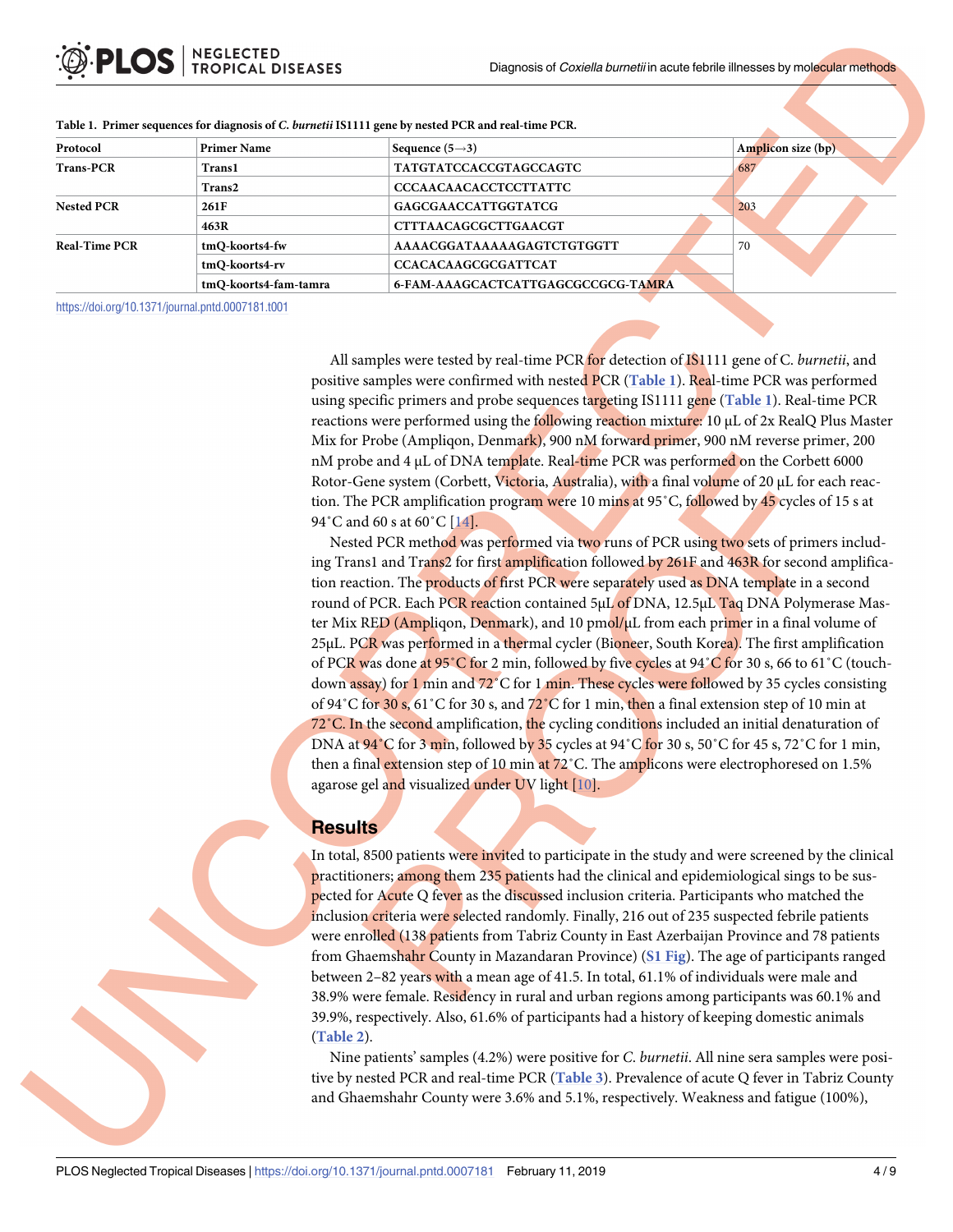| Variable                           |                    | Total $(\%)$<br>$N = 216$ | <b>Acute Q fever Cases (%)</b><br>$N = 9$ |  |
|------------------------------------|--------------------|---------------------------|-------------------------------------------|--|
| Age (years)                        | Under 15           | 16(7.4)                   | 1(11.1)                                   |  |
|                                    | $15 - 30$          | 48 (22.2)                 | 2(22.2)                                   |  |
|                                    | $31 - 45$          | 61(28.2)                  | 2(22.2)                                   |  |
|                                    | $46 - 60$          | 64 (29.7)                 | 1(11.1)                                   |  |
|                                    | Over <sub>60</sub> | 27(12.5)                  | 3(33.3)                                   |  |
| Gender                             | Female             | 84 (38.9)                 | 5(55.5)                                   |  |
|                                    | Male               | 132(61.1)                 | 4(45.5)                                   |  |
| Location                           | Rural              | 130(60.1)                 | 2(22.2)                                   |  |
|                                    | Urban              | 86(39.9)                  | 7(77.8)                                   |  |
| History of domestic animal keeping | No.                | 83 (38.4)                 | 1(11.1)                                   |  |
|                                    | Yes                | 133(61.6)                 | 8(88.9)                                   |  |

#### <span id="page-4-0"></span>**[Table](#page-3-0) 2. Demographic categorization of participants in this study.**

<https://doi.org/10.1371/journal.pntd.0007181.t002>

headache (88. 9%), and lethargy (66.7%) were the most prevalent clinical symptoms in positive cases (**[Table](#page-5-0) 4**). Seven (77. 8%) of nine identified patients had a history of keeping livestock. Also, Seven (77. 78%) of the nine detected acute Q fever cases were female and five (55.5%) were residents in rural areas. The demographic and epidemiological findings and were not statistically significant risk factors for Q fever infection.

#### **Discussion**

This study is the first molecular investigation of human Q fever cases in the north and northwest of Iran. Among 216 investigated febrile patients in this study, 4.2% were confirmed to be infected with *C. burnetii*. Based on recent evidence, Q fever shows high prevalence in livestock and milk and also a high seroprevalence in many different human populations in Iran. The seroprevalence of  $IgG$  phase I and II antibodies of Q fever in human has been reported to be 19.80% and 32.86%, respectively. Also, the prevalence of *C*. *burnetii* antibodies in goat, sheep

| Sample<br>no. | Age/Sex       | place of<br>residence | Occupation  | <b>Clinical Presentation</b>                                                                                                 | <b>IS1111</b><br>TaqMan<br>real-time<br><b>PCR</b> | <b>IS1111 Nested</b><br><b>PCR</b> |
|---------------|---------------|-----------------------|-------------|------------------------------------------------------------------------------------------------------------------------------|----------------------------------------------------|------------------------------------|
|               | 11/Male       | Rural                 | Student     | Headache, Lethargy, Chest Pain, Weakness and Fatigue, Atypical Pneumonia                                                     | Positive                                           | Positive                           |
| 2             | 47/Male       | Rural                 | Farmer      | Headache, Chest Pain, Cough, Weakness and Fatigue, Myalgia, shortness of<br>Breath, Arthralgia                               | Positive                                           | Positive                           |
| 3             | 20/Male       | Rural                 | Farmer      | Headache, Lethargy, Chest Pain, Cough, Weakness and Fatigue, Myalgia,<br>Shortness of Breath, Arthralgia, Atypical Pneumonia | Positive                                           | Positive                           |
| 4             | 40/Male       | Rural                 | Farmer      | Headache, Chest Pain, Weakness and Fatigue, Arthralgia                                                                       | Positive                                           | Positive                           |
| 5             | 32/<br>Female | City                  | Housekeeper | Headache, Lethargy, Weakness and Fatigue, Shortness of Breath                                                                | Positive                                           | Positive                           |
| 6             | 28/<br>Female | Rural                 | Housekeeper | Headache, Lethargy, Chest Pain, Cough, Weakness and Fatigue, Atypical<br>Pneumonia                                           | Positive                                           | Positive                           |
| 7             | 81/<br>Female | City                  | Housekeeper | Lethargy, Weakness and Fatigue, Myalgia                                                                                      | Positive                                           | Positive                           |
| 8             | 74/<br>Female | Rural                 | Housekeeper | Headache, Lethargy, Weakness and Fatigue, Myalgia, Arthralgia                                                                | Positive                                           | Positive                           |
| 9             | 68/<br>Female | Rural                 | Housekeeper | Headache, Weakness and Fatigue, Myalgia, Arthralgia                                                                          | Positive                                           | Positive                           |

[Table](#page-3-0) 3. Demographic, clinical and laboratory details of nine acute Q fever patients determined by molecular methods in the Iran.

<https://doi.org/10.1371/journal.pntd.0007181.t003>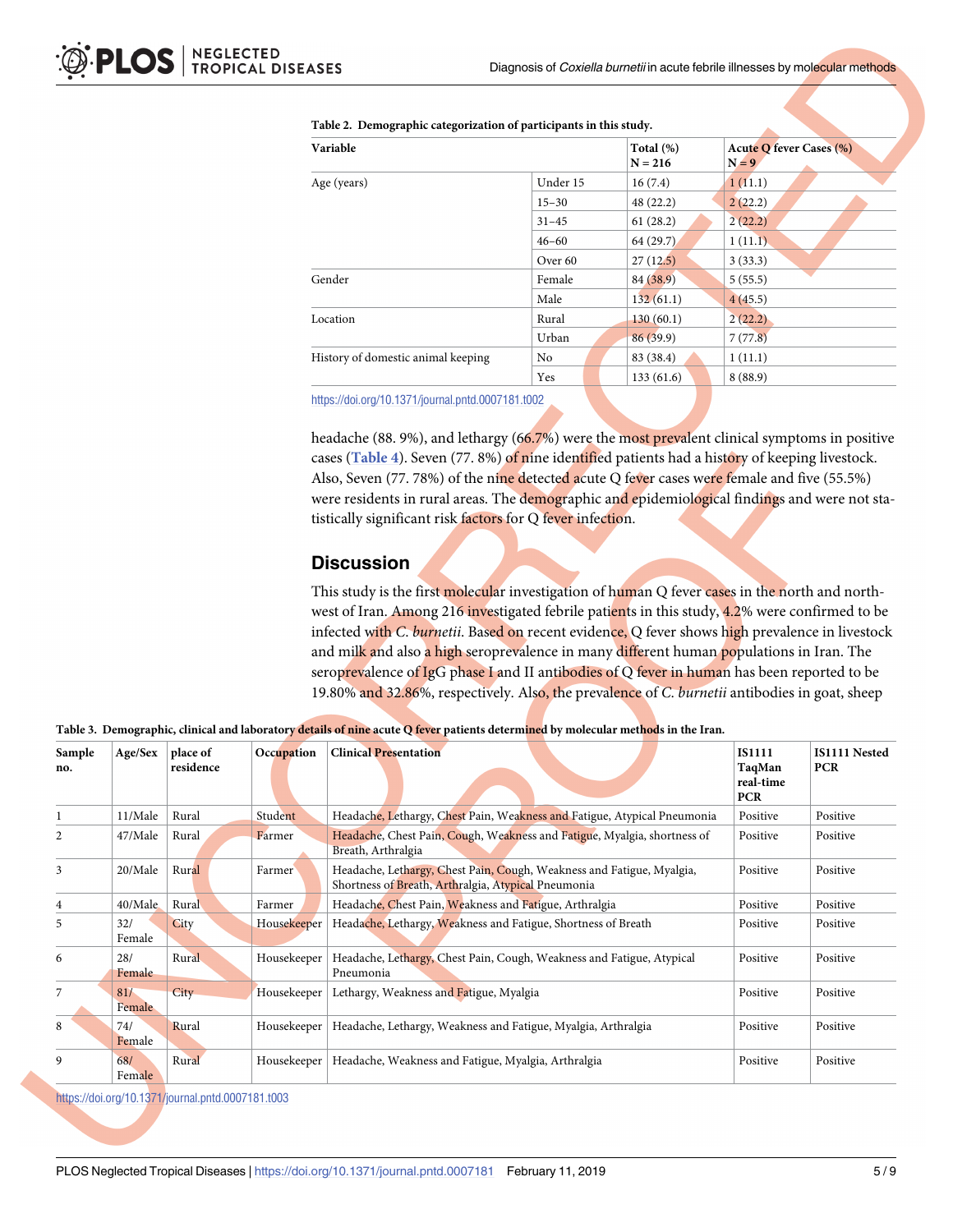| <b>Clinical symptoms</b>    |                | Number of patients (% positive cases) |  |  |  |
|-----------------------------|----------------|---------------------------------------|--|--|--|
| Headache                    | Yes            | 176 (4.54)                            |  |  |  |
|                             | No             | 27(3.7)                               |  |  |  |
| Lethargy                    | Yes            | 111(5.4)                              |  |  |  |
|                             | No             | 92(3.26)                              |  |  |  |
| Chest pain                  | Yes            | 96(5.21)                              |  |  |  |
|                             | No             | 107 (3.74)                            |  |  |  |
| Cough                       | Yes            | 73 (4.11)                             |  |  |  |
|                             | N <sub>0</sub> | 130(4.61)                             |  |  |  |
| <b>Weakness and fatigue</b> | Yes            | 173(5.2)                              |  |  |  |
|                             | No             | 30(0)                                 |  |  |  |
| <b>Diarrhea</b>             | Yes            | 17(5.88)                              |  |  |  |
|                             | No             | 186(4.3)                              |  |  |  |
| Myalgia                     | Yes            | 158 (3.16)                            |  |  |  |
|                             | No             | 45 (8.89)                             |  |  |  |
| Pneumonia                   | Yes            | 89 (3.37)                             |  |  |  |
|                             | N <sub>o</sub> | 114(5.26)                             |  |  |  |
| <b>Shortness of breath</b>  | Yes            | 68 (4.11)                             |  |  |  |
|                             | No.            | 135 (4.44)                            |  |  |  |

<span id="page-5-0"></span>

| Table 4. Descriptive analysis of clinical signs among participants in the study. |  |  |
|----------------------------------------------------------------------------------|--|--|
|                                                                                  |  |  |

<https://doi.org/10.1371/journal.pntd.0007181.t004>

and cattle were reported to be 31.9[7](#page-7-0)%, 24.66% and 13.30%, respectively [7]. Despite all evidence, the disease is underestimated by clinicians and the health system in Iran. In fact, most of the clinically diagnosed cases of Q fever have been the outcome of research projects. The results of this study and other reports about human cases in Iran, suggest that the physicians and health care system should pay more attention to diagnosis of  $\overline{O}$  fever cases in Iran. Special training should be provided for diagnosis of Q fever for clinicians and infectious diseases specialists. In addition to these measures, laboratory diagnostic facilities for the diagnosis of *C*. *burnetii* infection should be expanded throughout the country. It is essential that the healthcare system provides the necessary training for people to understand the disease and to prevent it. Patients with suspected clinical symptoms of acute  $\overline{Q}$  fever must be advised to follow up on specific tests as well as on the completion of appropriate treatment. This way, a higher number of suspected  $Q$  fever patients will be diagnosed and treated and thus prevent possible progression of the disease toward chronic  $\overline{Q}$  fever. It is noteworthy that all patients in our study diagnosed with acute Q fever were treated with appropriate antibiotics (Doxycycline and Hydroxychloroquine) and all effectively recovered.

In this study, 4.2% of the 216 suspected febrile patients were positive for IS1111 gene of *C*. *burnetii* as confirmed by nested PCR and real-time PCR. Prevalence of acute Q fever in Tabriz county (East Azarbaijan province) and Ghaemshahr county (Mazandaran province) were 3.6% and 5.3%, respectively. In a similar study that was conducted in northeastern Iran, 7.4% of 92 patients were positive for *C*. *burnetii*, as confirmed by nested PCR [\[10\]](#page-8-0). In similar studies conducted in other countries; molecular prevalence of *C*. *burnetii* in acute febrile patients were 0.4% in Senegal [[15](#page-8-0)], 4.5% in India [[16](#page-8-0)] and 14.1% in Poland [[17](#page-8-0)]. The low molecular prevalence of acute Q fever in febrile cases in our study compared to other studies may be due to a number of factors, such as differences in geographical location and climate. More comprehensive studies in this region and other regions of Iran can be helpful for accurate estimation of the *C*. *burnetii* infection in acute illness.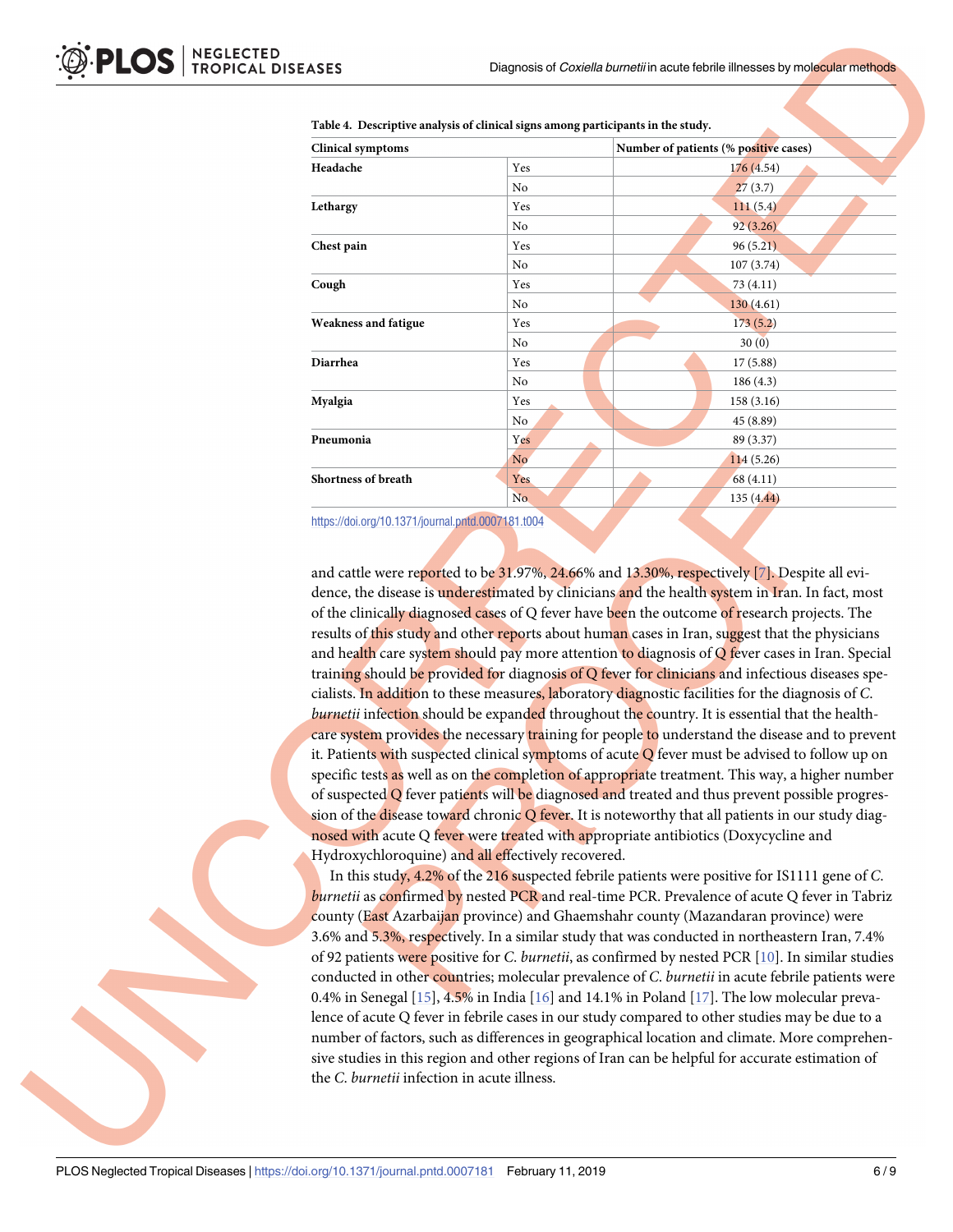<span id="page-6-0"></span>Acute Q fever generally presents as a flu-like illness with wide range of nonspecific clinical manifestations [\[4\]](#page-7-0). Patients with cute Q fever may develop respiratory illness or hepatitis. Pneumonia is an important clinical manifestation of acute Q fever, and *C*. *burnetii* might be an underrecognized cause of community-acquired pneumonia [[13](#page-8-0), [15](#page-8-0)]. Based on available information and review of the literature, most clinical data of acute Q fever were obtained from patients with Q fever pneumonia  $[1, 4, 14, 18-20]$  $[1, 4, 14, 18-20]$  $[1, 4, 14, 18-20]$  $[1, 4, 14, 18-20]$  $[1, 4, 14, 18-20]$  $[1, 4, 14, 18-20]$  $[1, 4, 14, 18-20]$ . Due to the above reasons, we enrolled acute febrile patients with pneumonia (acute lower respiratory tract infections). For future studies, it is recommended that a wider range of clinical symptoms along with pneumonia and undifferentiated fever be considered in order to cast a wider net for the diagnosis of the clinical cases of acute Q fever.

Serologic tests are known as reference methods for diagnosis of clinical cases of Q fever. The reason for the use of serology as detection method is partially the limitation of culture methods in isolation of *C*. *burnetii* and also the strong immune response to the infection (the antibody produced against the bacterium) in the human body, which is easily detectable by serological tests  $[13]$  $[13]$  $[13]$ . Unfortunately, serology has limitations in diagnosis of acute febrile illnesses, because it requires two serum specimens (from the acute phase and the convalescent period) and looks for a fourfold increase in antibody content in paired serum samples. Access to the second serum sample takes time (approximately 4 weeks)  $[4]$ . Molecular tests are an attractive alternative; they allow for rapid, one-step, diagnosis of patients with acute Q fever and can be performed at an early stage of the *C*. *burnetii* infection [\[1](#page-7-0), [14](#page-8-0)]. In our study, we developed a diagnostics assay based on real-time PCR for diagnosis of suspected patients and we used nested PCR for confirmation of positive results by Real time-PCR. All nine positive cases were confirmed with nested PCR. Employing this laboratory diagnostic protocol (realtime PCR) can improve and accelerate primary molecular detection, after which the initial positive results can be confirmed by the nested PCR. It is worth noting that the initial and confirmation tests identify and amplify different regions of the IS1111 gene of *C*. *burnetii*, increasing the fidelity of the detection technique. Based on our results, we recommend that molecular tests be combined with the accepted serological tests to diagnose patients with suspected Q fever in shorter time and at earlier stages of the disease.

One of the limitations of our study was the small number of positive cases, which made us unable to do a proper statistical analysis of risk factors and epidemiologic factors. In addition, more precision in the entry of eligible individuals and those who were more closely related to the criteria for diagnosis of acute Q fever, could provide a more precise prevalence of acute Q fever. The combination of molecular tests with serologic tests (as the gold standard diagnostics method) allows for proper identification of all suspected patients. Another limitation of our study was lack of attention to whether antibiotics against *C*. *burnetii* were administered during the sampling time. Therefore, it is suggested that the mentioned limitations should be considered in subsequent studies.

### **Supporting information**

**S1 [Checklist.](http://journals.plos.org/plosntds/article/asset?unique&id=info:doi/10.1371/journal.pntd.0007181.s001) STROBE checklist.** (DOCX)

**S1 [Questionnaire.](http://journals.plos.org/plosntds/article/asset?unique&id=info:doi/10.1371/journal.pntd.0007181.s002) Acute Q fever questionnaire.** (PDF)

**S1 [Fig](http://journals.plos.org/plosntds/article/asset?unique&id=info:doi/10.1371/journal.pntd.0007181.s003). Flowchart diagram of participants.** (TIF)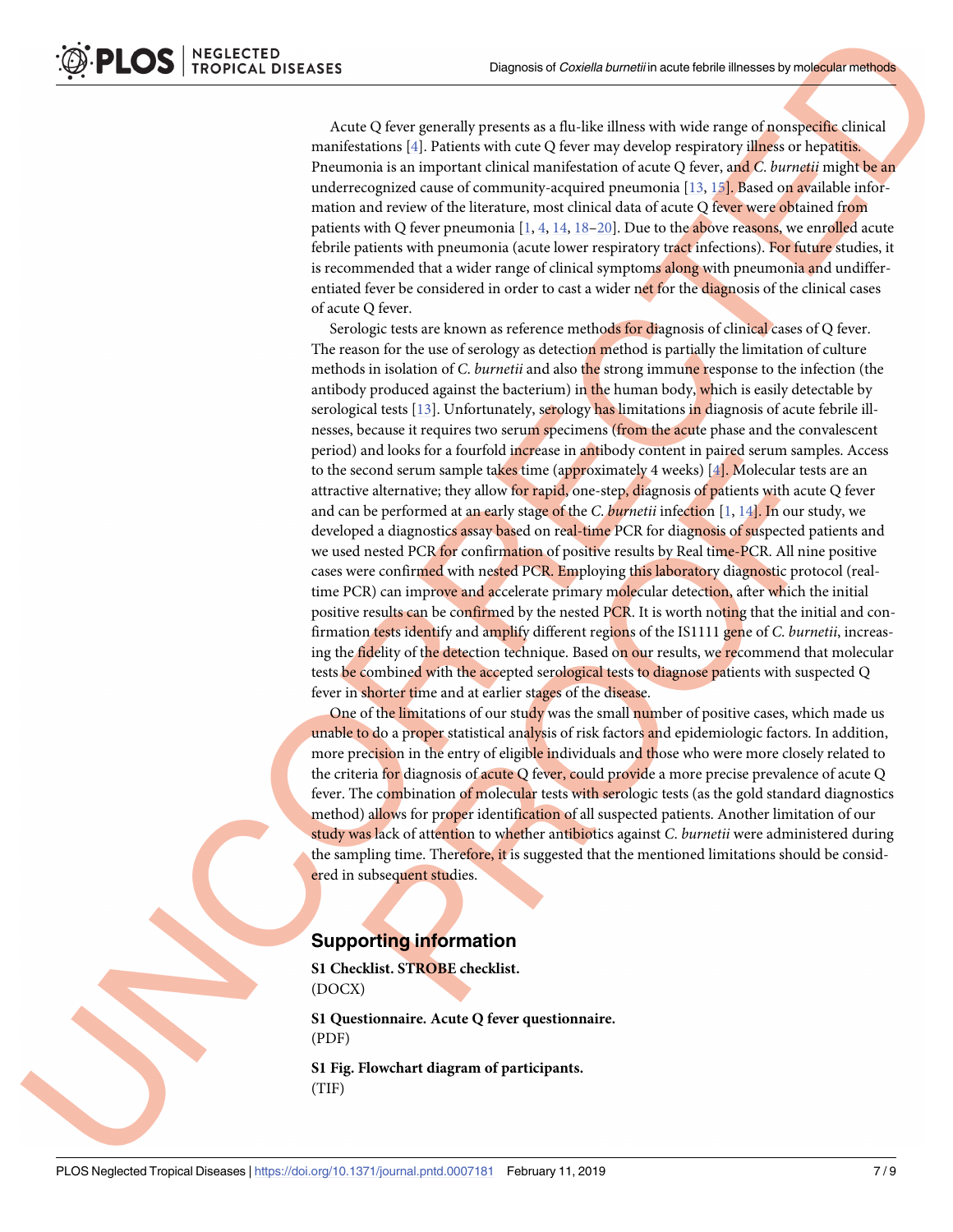#### <span id="page-7-0"></span>**Acknowledgments**

We would like to express our gratitude to the Dr Ghasemian (MD, Infectious Diseases Specialist), Dr Sara Arabsheibani (MD, Infectious Diseases Specialist) and Dr Farhad Golzar (DVM, PhD Student) for their kind help in collecting the samples.

#### **Author Contributions**

**Conceptualization:** Saber Esmaeili, Ashraf Mohabati Mobarez, Mohammad Khalili, Ehsan Mostafavi.

**Data curation:** Saber Esmaeili, Ashraf Mohabati Mobarez.

**Formal analysis:** Saber Esmaeili.

**Funding acquisition:** Ashraf Mohabati Mobarez, Ehsan Mostafavi.

**Investigation:** Saber Esmaeili, Ehsan Mostafavi, Pardis Moradnejad.

**Methodology:** Saber Esmaeili, Ashraf Mohabati Mobarez, Mohammad Khalili, Ehsan Mostafavi, Pardis Moradnejad.

**Project administration:** Saber Esmaeili, Ashraf Mohabati Mobarez, Mohammad Khalili, Pardis Moradnejad.

**Resources:** Saber Esmaeili.

**Software:** Saber Esmaeili, Ehsan Mostafavi.

**Supervision:** Ashraf Mohabati Mobarez, Mohammad Khalili, Ehsan Mostafavi.

**Validation:** Saber Esmaeili.

**Visualization:** Saber Esmaeili.

**Writing – original draft:** Saber Esmaeili, Ashraf Mohabati Mobarez, Mohammad Khalili, Ehsan Mostafavi, Pardis Moradnejad.

**Writing – review & editing:** Saber Esmaeili, Ashraf Mohabati Mobarez, Mohammad Khalili, Ehsan Mostafavi, Pardis Moradnejad.

#### **References**

- **[1](#page-1-0).** Eldin C, Mélenotte C, Mediannikov O, Ghigo E, Million M, Edouard S, et al. From Q fever to Coxiella burnetii infection: a paradigm change. Clinical microbiology reviews. 2017; 30(1):115–90. [https://doi.org/](https://doi.org/10.1128/CMR.00045-16) [10.1128/CMR.00045-16](https://doi.org/10.1128/CMR.00045-16) PMID: [27856520](http://www.ncbi.nlm.nih.gov/pubmed/27856520)
- **[2](#page-1-0).** Angelakis E, Raoult D. Q Fever. Veterinary Microbiology. 2010; 140(3–4):297–309. [https://doi.org/10.](https://doi.org/10.1016/j.vetmic.2009.07.016) [1016/j.vetmic.2009.07.016](https://doi.org/10.1016/j.vetmic.2009.07.016) PMID: [19875249](http://www.ncbi.nlm.nih.gov/pubmed/19875249)
- **[3](#page-1-0).** Todkill D, Fowler T, Hawker J. Estimating the incubation period of acute Q fever, a systematic review. Epidemiology & Infection. 2018; 146(6):665–72.
- **[4](#page-1-0).** Anderson A, Bijlmer H, Fournier P-E, Graves S, Hartzell J, Kersh GJ, et al. Diagnosis and management of Q fever—United States, 2013: recommendations from CDC and the Q Fever Working Group. Morbidity and Mortality Weekly Report: Recommendations and Reports. 2013; 62(3):1–29.
- **[5](#page-1-0).** Wegdam-Blans MC, Kampschreur L, Delsing C, Bleeker-Rovers C, Sprong T, Van Kasteren M, et al. Chronic Q fever: review of the literature and a proposal of new diagnostic criteria. Journal of Infection. 2012; 64(3):247–59. <https://doi.org/10.1016/j.jinf.2011.12.014> PMID: [22226692](http://www.ncbi.nlm.nih.gov/pubmed/22226692)
- **[6](#page-1-0).** Mori M, Mertens K, Cutler SJ, Santos AS. Critical aspects for detection of Coxiella burnetii. Vector-Borne and Zoonotic Diseases. 2017; 17(1):33–41. <https://doi.org/10.1089/vbz.2016.1958> PMID: [28055578](http://www.ncbi.nlm.nih.gov/pubmed/28055578)
- **[7](#page-1-0).** Mobarez AM, Amiri FB, Esmaeili S. Seroprevalence of Q fever among human and animal in Iran; A systematic review and meta-analysis. PLoS neglected tropical diseases. 2017; 11(4):e0005521. [https://](https://doi.org/10.1371/journal.pntd.0005521) [doi.org/10.1371/journal.pntd.0005521](https://doi.org/10.1371/journal.pntd.0005521) PMID: [28394889](http://www.ncbi.nlm.nih.gov/pubmed/28394889)